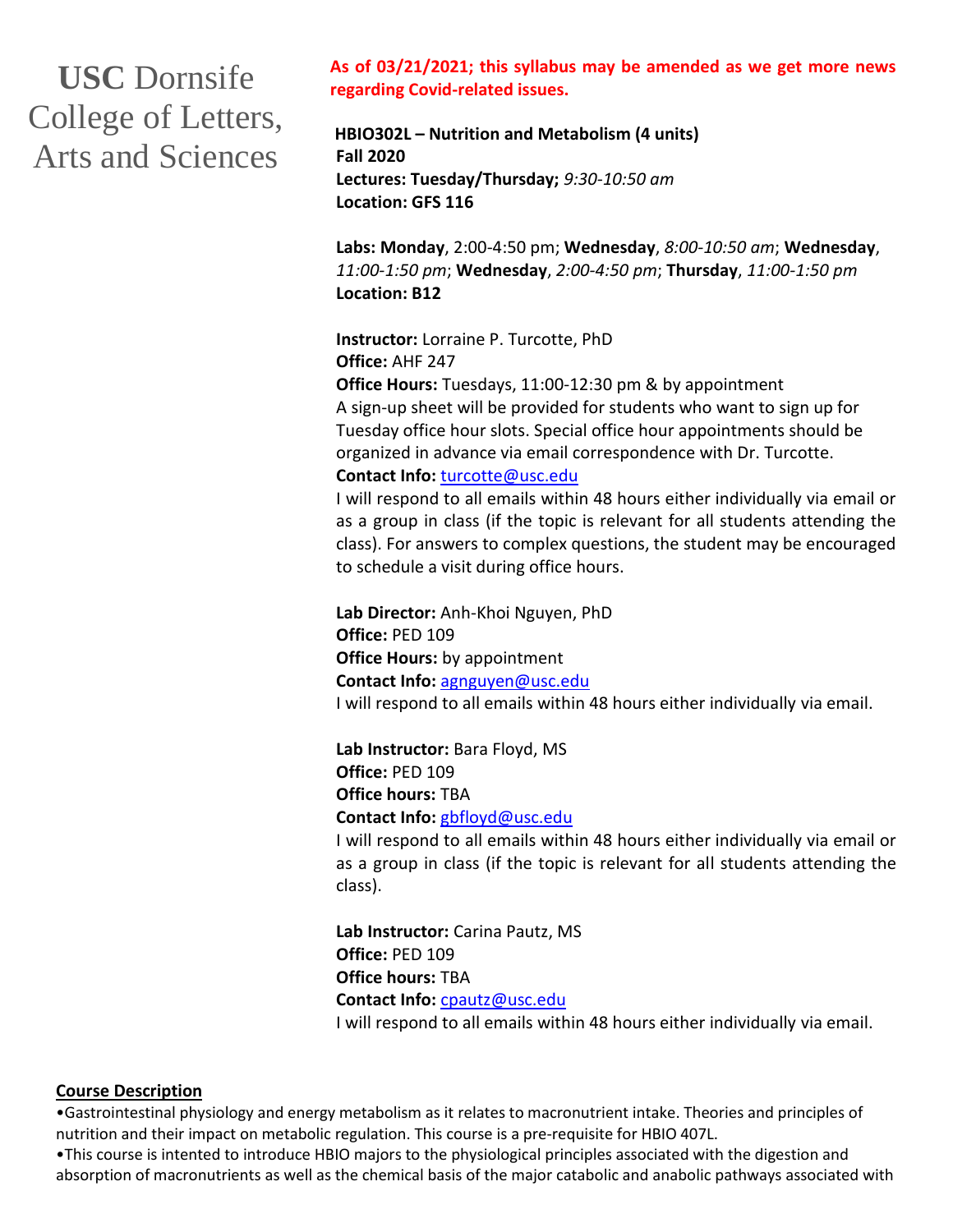carbohydrate and lipid metabolism. Food digestion and absorption as well as cellular metabolism are the foundation of life; food intake dictates energy intake and cellular metabolism regulates energy output. Upon completion of this course, students should be able to think about energy intake and output at the cellular level and be able to assess the impact of dysregulation on disease development.

#### **Learning Objectives**

•to describe the structure/function of selected cells, tissues, organs and organ systems of the gastrointestinal tract •to relate the knowledge of nutrition and metabolism to a healthy lifestyle

•to correlate circulating metabolic markers with dietary intake

•to develop and execute research hypothesis related to nutrition and health

•to use research articles to defend a scientific argument

•to complete a research experiment using biological instrumentation, perform statistical analysis and report data

•to recommend ways by which dietary and physical activity interventions in different socioeconomic environments could help resolve the obesity epidemic

•to discover and discuss the impact of human diversity as manifested by age, disability, gender, ethnicity and social status on nutritional deficits

#### **Prerequisite:**

•**BISC 220L or BISC 221L**

#### **Technological proficiency and Hardware/Software required**

•Because the possibility always exists that we will have to go back to virtual classes, you should have an internetenabled device with browser capabilities, such as a tablet or laptop/desktop computer.

•This course requires the use of Blackboard whether the class will be in person or virtual. Blackboard will be your gateway to access Zoom (if we have to give lectures virtually), to upload most assignments and to view your grades. Blackboard will also be the repository of lecture slides and lectures on Zoom if we go virtual. If classes go online, students will need to download Respondus Lockdown Browser to take all scheduled exams. Information for these resources can be found at the ITS Customer Support Center: [https://itservices.usc.edu/contact/.](https://itservices.usc.edu/contact/) •This course also requires the use of Microsoft Word, Excel and Powerpoint.

•USC Technology Rental Program [\(https://itservices.usc.edu/spaces/laptoploaner/\)](https://itservices.usc.edu/spaces/laptoploaner/): Students who are in need of resources to participate in this class can apply to the university's equipment rental program. The Student Basic Needs team will work with you to distribute equipment (if you are eligible). Please visit <https://studentbasicneeds.usc.edu/resources/technology-assistance/> to apply and for more information.

#### **Required Readings and Supplementary Materials**

•When ordering books online from the bookstore, please go to [usctext.com](https://urldefense.com/v3/__http:/usctext.com__;!!LIr3w8kk_Xxm!-HbWHhlWsC1ByRBOnW8IwzvpUf_B2G104KoqwO00wiPegWeme1CXoWT9HzRYTw$) and you can either select in-store pick-up or have them shipped to their home.

1) The Science of Nutrition, 5<sup>th</sup> edition, Thompson, J.L., Manore, M,M, and Vaughan, L.A. Benjamin Cummings, San Francisco, CA, 2016.

The Science of Nutrition textbook is available at the Bookstore, on Amazon or if you go directly to the publisher's website. Amazon has this book available as e-text for rent or download.

2) Biochemistry (Illustrated Review), 7<sup>th</sup> edition, Ferrier, D. Wolters Kluwer/Lippincott Williams & Wilkins, United Kingdom.

The Biochemistry (Illustrated Review) textbook can be purchased at the bookstore, on Amazon or if you go directly to the publisher's website. Amazon has this book available as e-text for rent or download. This book can also be found under the "View Online" option of the link below which is linked to the USC library. Before access is provided, you will be prompted for your USC credentials.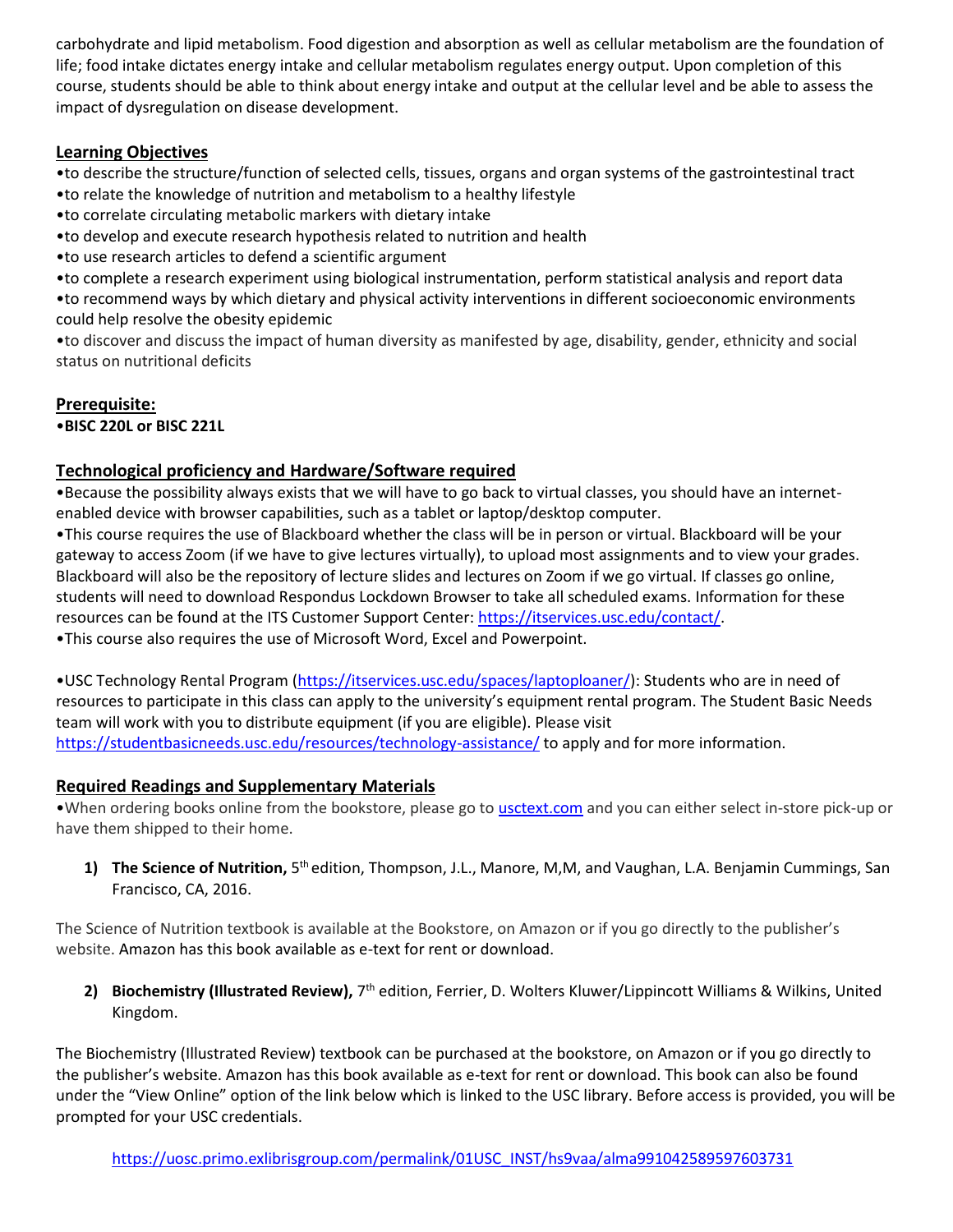- **3) Lab Manual; available in the bookstore**
- **4) Copies of lecture slides and other class information** will be posted on Blackboard usually the night before class. When needed, further resources including research articles will be provided via Blackboard.

#### **Sharing of Course Materials Outside of the Learning Enviroment is Strictly Prohibited**

•USC has a stric policy (SCampus Section 11.12[B]) that prohibits sharing of *any* synchronous and asynchronous course content outside of the learning environment. Any student who violates this policy will be prosecuted to the maximum extent allowable by the USC Student Conduct Code, including failure of the course and suspension from the University.

*Distribution or use of notes or recordings based on university classes or lectures without the express permission of the instructor for purposes other than individual or group study is a violation of the USC Student Conduct Code. This includes, but is not limited to, providing materials for distribution by services publishing class notes. This restriction on unauthorized use also applies to all information, which had been distributed to students or in any way had been displayed for use in relationship to the class, whether obtained in class, via email, on the Internet or via any other media. (See Section C.1 Class Notes Policy).*

#### **Description and Assessment of Assignments**

•Class material will be evaluated via one homework assignment (Poster), one powerpoint presentation (group project), two exams and one lab grade.

•Grades will be recorded in the Blackboard gradebook.

#### **Exams**

**•**Exams will be a combination of multiple-choice, true or false, short-response, and problem-solving questions. There will be two exams. The final exam will be cumulative.

•Class notes and textbook information will form the basis of the material that will be on the exams. If you attend class regularly, you will be updated on the status of lecture notes and course material/announcements.

**•**A midterm exam can be taken after the specified date **ONLY** if the student has a **documented** medical excuse. A request to take a make-up exam must be accompanied by evidence of necessity and must be made before the date of the scheduled exam. Make-up exams may be different from the scheduled exam and may be proctored by personnel who do not have extensive knowledge in the area being tested.

•The final exam is *cumulative*. The final exam will not be available for review. Final grades will NOT be posted on Blackboard.

#### **Pathway Poster**

•Each student will produce a series of slides in Powerpoint or a poster via the use of a poster board. The slides or the poster will include all of the pathways discussed in class.

#### **Presentation**

•For this assignment, groups of 4-5 students will be established. Each group will create a Powerpoint presentation that explains the goal, methods, results and conclusions of a research article on a topic chosen from a list of real-world application of nutrition issues. The list will be provided by Dr. Turcotte. There are three phases associated with this presentation.

- 1) Students will provide the **names of the students in their group and the topic** that they have chosen. The topic will be chosen from a list provided by Dr. Turcotte.
- 2) Each group **will meet with Dr. Turcotte to discuss the list of articles** that they have read and which article they have chosen to use for their presentation. **Students will provide Dr. Turcotte with the list of articles** that they have read.
- 3) **Students will present to the class.** All students must participate in the presentation. A rubric will be made available for all presentation components. The class will vote to select the "Best Presentation" award.

#### **Labs**

•The lab grade will be calculated from lab reports and exams, which will be explained in detail by your lab TA or lecturer.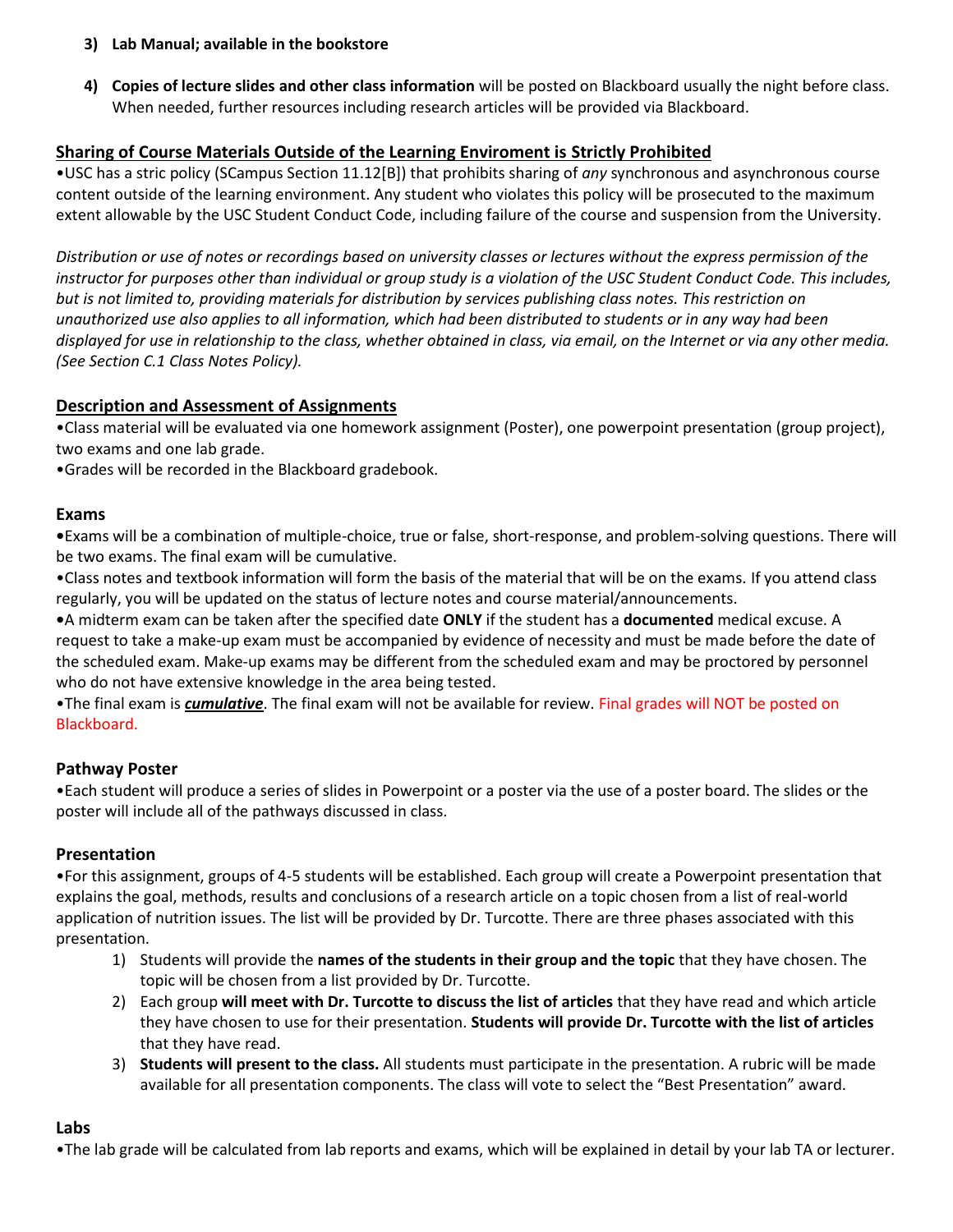#### **Grading Breakdown**

| <b>Assignment</b>         | % of Final Grade |  |  |
|---------------------------|------------------|--|--|
| <b>Pathway Poster</b>     | 15               |  |  |
| Midterm 1                 | 15               |  |  |
| <b>Topic presentation</b> | 22.5             |  |  |
| Lab Grade                 | 25               |  |  |
| <b>Final Exam</b>         | 22.5             |  |  |
|                           |                  |  |  |
|                           | 100              |  |  |

#### **Grading Timeline**

•All graded work will be returned no later than one week from the submission deadline.

#### **Late work**

•If the submission deadline for a presentation assignment is missed, the assignment may be submitted up to one week late. A 20% grade deduction will be applied to all late assignments.

•If you miss submitting work for an unavoidable, documented, and serious reason, discuss the situation with me during office hours.

#### **Assignment Submission**

**•**All assignments (in-class work and presentation components) should be submitted through Blackboard.

#### **Academic Integrity & Grading Scale**

**•**A grade of zero will be applied to submitted work that does not comply with the USC standards of academic conduct. Such work may not be resubmitted for a new grade.

•Exams and lab grades will not be given a letter grade. **Only the final grade will be given a letter grade.** 

•**Grades are NOT rounded or curved.** A grade of 86.99 is a B grade. A final grade of 89.99 will **NOT** be reflected as an A-. It is always difficult to miss a grade boundary by a small amount. But to round up would defeat the purpose of having an objective grading scale and it would also mean that announcing a specific grade boundary is not accurate. That would be unfair. Therefore, I make the grade boundary objective and sharp. **There are NO exceptions.**

**•**Course final grades will be determined using the following scale:

- **A 95-100**
- **A- 90-94.99**
- **B+ 87-89.99**
- **B 83-86.99**
- **B- 80-82.99**
- **C+ 77-79.99**
- **C 73-76.99**
- **C- 70-72.99**
- **D+ 67-69.99**
- **D 63-66.99**
- **D- 60-62.99 F ≤59.9%**

## **Technology in the classroom**

•I encourage you to use personal electronic devices (laptops, ipads) for academic purposes directly related to the class. Students using a device for purposes not directly related to the class will be required to put the device away. There are times that I will request that all devices are put away to ensure focus on class activities.

•Please turn off or disable all cell phones or other electronic communication devices during class time.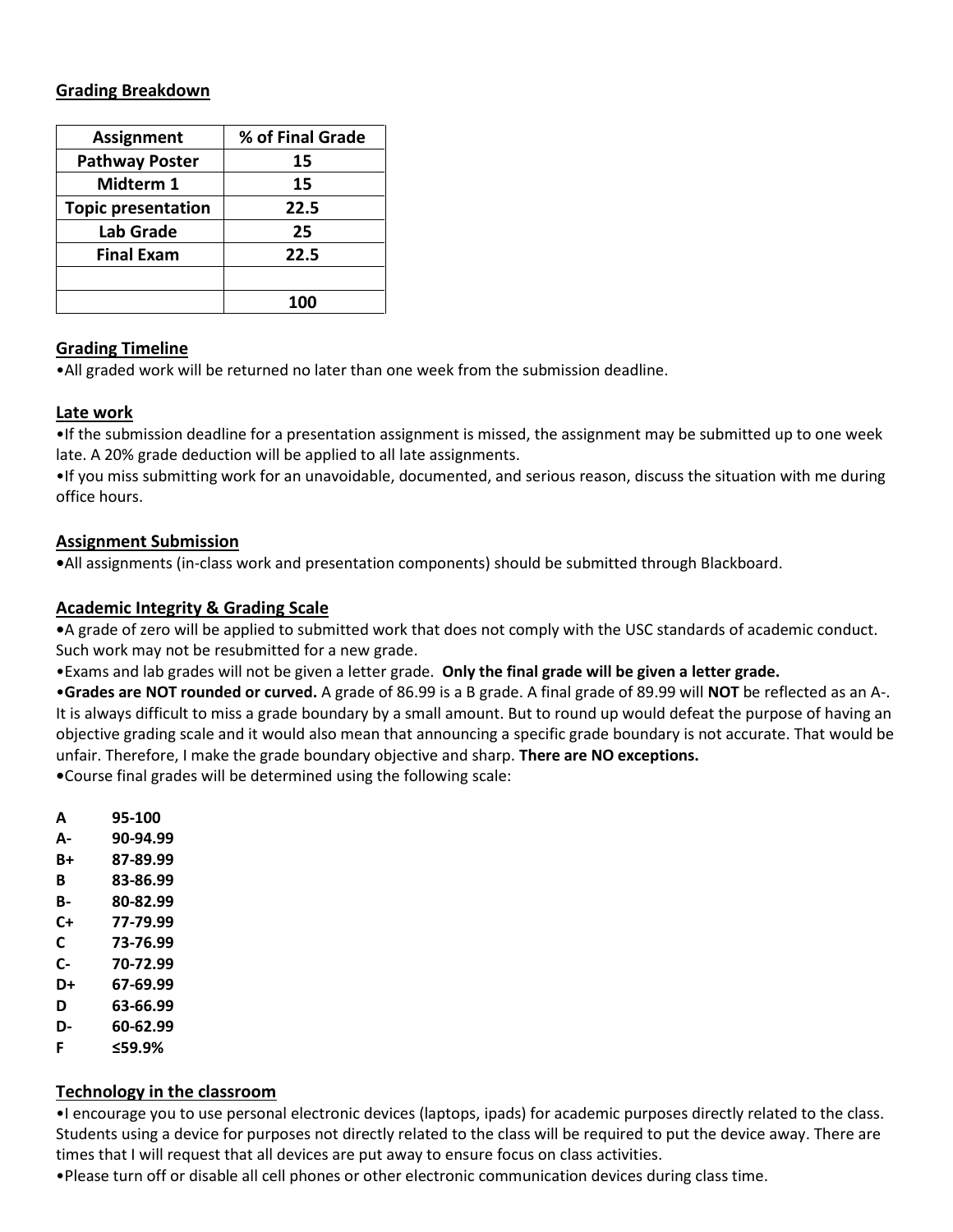#### **2% Extra credits via JEP or seminar attendance**

•If you decide to do either of those options for extra credit, **you must send an email to Dr. Turcotte by Sept 2021** to let her know of your decision.

- 1) **JEP:** At this point in time, the JEP program has not confirmed whether HBIO 302 will have a JEP option. I will update this aspect of the syllabus as soon as JEP informs me of their decision.
- 2) **Seminar attendance:** The 2% extra credit by attending 4 research seminars either on UPC or on HSC. THe seminars should be realted to some aspect of biology or physiology. For each seminar, students will have to attend the seminar and to write a 1 page summary of what was presented by the researcher. The 1-page summary should include an introduction, an organized summary of the research presented and a conclusion. For each seminar attended and 1-page summary submission, students can be give up to 0.5% for a grand total of 2% points (for 4 attended and summary). Summaries **MUST** be emailed to Dr. Turcotte **within 1 week of the seminar.** Students must clearly explain which seminar was attended.

#### **Classroom Norms**

•To promote a respectful, professional, and productive classroom environment, the following expectations will be maintained during all class sessions.

- •Do not interrupt when someone else is speaking
- •You can criticize ideas, but not people
- •Avoid inflammatory language
- •Either support assertions with evidence, or speak from personal experience
- •Do not dominate the discussion
- •Make a single point each time you speak, rather than making a series of statements at once

| <b>Date</b>   | <b>Lecture Topic</b>                                                             | Lab                | <b>Reading Chapters</b> |                         |
|---------------|----------------------------------------------------------------------------------|--------------------|-------------------------|-------------------------|
|               |                                                                                  |                    | Thompson                | <b>Ferrier</b>          |
| Aug 24        | Course Overview; Digestion                                                       | Lab Introduction & | 3                       |                         |
| Aug 26        | Digestion/Absorption                                                             | <b>Statistics</b>  | 3                       |                         |
| Aug 31        | Digestion/Absorption                                                             | Journal Club       | 3                       |                         |
| Sept 2        | Digestion/Absorption of Carbohydrates                                            |                    | 4                       | $\overline{\mathbf{z}}$ |
| Sept 7        | Digestion/Absorption of Carbohydrates                                            |                    | 4                       | 7                       |
| Sept 9        | Digestion/Absorption of Proteins<br><b>Topic &amp; Group selection finalized</b> |                    | 6                       | 19                      |
| Sept 14       | Digestion/Absorption of Lipids                                                   |                    | 6                       | 15, 17                  |
| Sept 16       | Digestion/Absorption of Lipids                                                   |                    | 5                       | 15, 17                  |
| Sept 21       | Digestion/Absorption of Lipids                                                   |                    | 5                       | 15, 17, 18              |
| Sept 23       | Glycolysis/Glycogenolysis                                                        |                    |                         | 8, 9, 11                |
| Sept 28       | Glycolysis/Glycogenolysis                                                        |                    |                         | 8, 9, 11                |
| Sept 30       | <b>Midterm</b>                                                                   |                    |                         |                         |
| Oct 5         | Glycolysis, glycogenolysis, β-oxidation                                          |                    |                         | 16                      |
| Oct 7         | β-oxidation, lipolysis                                                           |                    |                         | 16                      |
| Oct 12        | Krebs Cycle, ETC                                                                 |                    |                         | 6, 9                    |
| <b>Oct 14</b> | <b>FALL RECESS</b>                                                               |                    |                         |                         |
| Oct 19        | Gluconeogenesis/Glycogen Synthesis                                               |                    |                         | 10, 11                  |
| Oct 21        | FA Synthesis, TG Synthesis                                                       |                    |                         | 16                      |
| <b>Oct 26</b> | ATP counts - list of articles dues                                               |                    |                         |                         |

#### **Course Schedule: A Weekly Breakdown**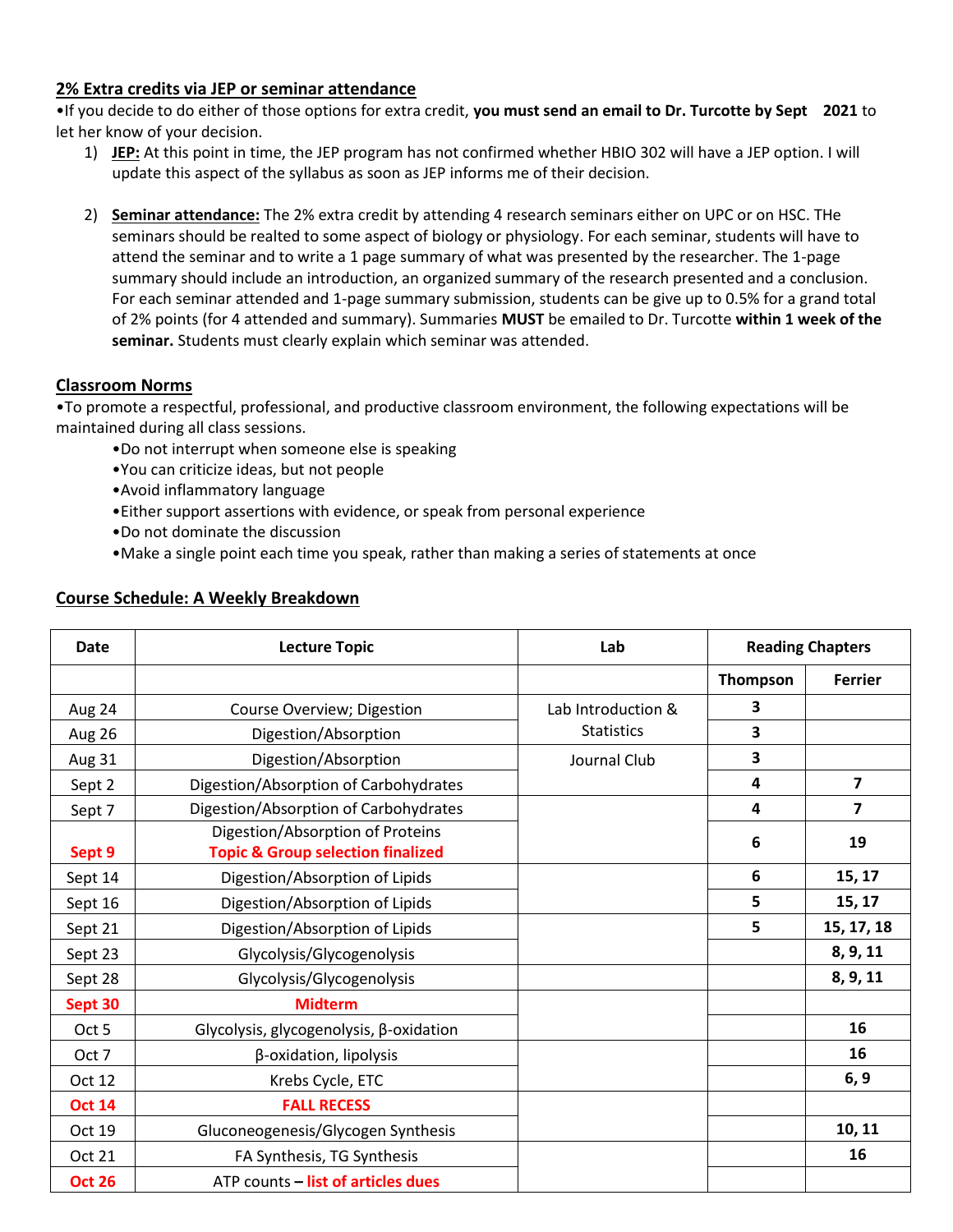|                  | Point person for each group                         |  |                          |        |
|------------------|-----------------------------------------------------|--|--------------------------|--------|
| Oct 28           | ATP counts / Metabolic Regulation                   |  |                          |        |
| Nov 2            | <b>Regulation: Carbohydrate Pathways</b>            |  |                          |        |
| Nov 4            | <b>Regulation: Carbohydrate Pathways</b>            |  |                          |        |
| Nov 9            | <b>Regulation: Lipid Pathways</b>                   |  |                          |        |
| <b>Nov 11</b>    | <b>Healthful Diet</b>                               |  | 2, 4, 5, 6<br>2, 4, 5, 6 | 24, 27 |
| <b>Nov 16</b>    | <b>Healthful Diet</b>                               |  |                          | 24, 27 |
| <b>Nov 18</b>    | <b>Presentations - Metabolic pathway Poster due</b> |  |                          |        |
| <b>Nov 23</b>    | <b>Presentations</b>                                |  |                          |        |
| <b>Nov 30</b>    | <b>Presentations</b>                                |  |                          |        |
| Dec 2            | <b>Presentations</b>                                |  |                          |        |
| Dec <sub>9</sub> | 11 AM -1 PM - Final Exam                            |  |                          |        |

### *Statement on Academic Conduct and Support Systems*

#### **Academic Conduct:**

Plagiarism – presenting someone else's ideas as your own, either verbatim or recast in your own words – is a serious academic offense with serious consequences. Please familiarize yourself with the discussion of plagiarism in SCampus in Part B, Section 11, "Behavior Violating University Standards" [policy.usc.edu/scampus-part-b.](https://policy.usc.edu/scampus-part-b/) Other forms of academic dishonesty are equally unacceptable. See additional information in SCampus and university policies on scientific misconduct, [policy.usc.edu/scientific-misconduct.](http://policy.usc.edu/scientific-misconduct)

#### **Support Systems:**

*Student Health Counseling Services - (213) 740-7711 – 24/7 on call*

[engemannshc.usc.edu/counseling](https://engemannshc.usc.edu/counseling/)

Free and confidential mental health treatment for students, including short-term psychotherapy, group [counseling, stress fitness workshops, and crisis intervention.](https://engemannshc.usc.edu/counseling/) 

*National Suicide Prevention Lifeline - 1 (800) 273-8255 – 24/7 on call* [suicidepreventionlifeline.org](http://www.suicidepreventionlifeline.org/)

Free and confidential emotional support to people in suicidal crisis or emotional distress 24 hours a day, 7 days a week.

*Relationship and Sexual Violence Prevention Services (RSVP) - (213) 740-4900 – 24/7 on call* [engemannshc.usc.edu/rsvp](https://engemannshc.usc.edu/rsvp/)

Free and confidential therapy services, workshops, and training for situations related to gender-based harm.

#### *Office of Equity and Diversity (OED) | Title IX - (213) 740-5086* [equity.usc.edu,](https://equity.usc.edu/) [titleix.usc.edu](http://titleix.usc.edu/)

Information about how to get help or help a survivor of harassment or discrimination, rights of protected classes, reporting options, and additional resources for students, faculty, staff, visitors, and applicants. The university prohibits discrimination or harassment based on the following protected characteristics: race, color, national origin, ancestry, religion, sex, gender, gender identity, gender expression, sexual orientation, age, physical disability, medical condition, mental disability, marital status, pregnancy, veteran status, genetic information, and any other characteristic which may be specified in applicable laws and governmental regulations[.](http://sarc.usc.edu/)

*Bias Assessment Response and Support - (213) 740-2421*